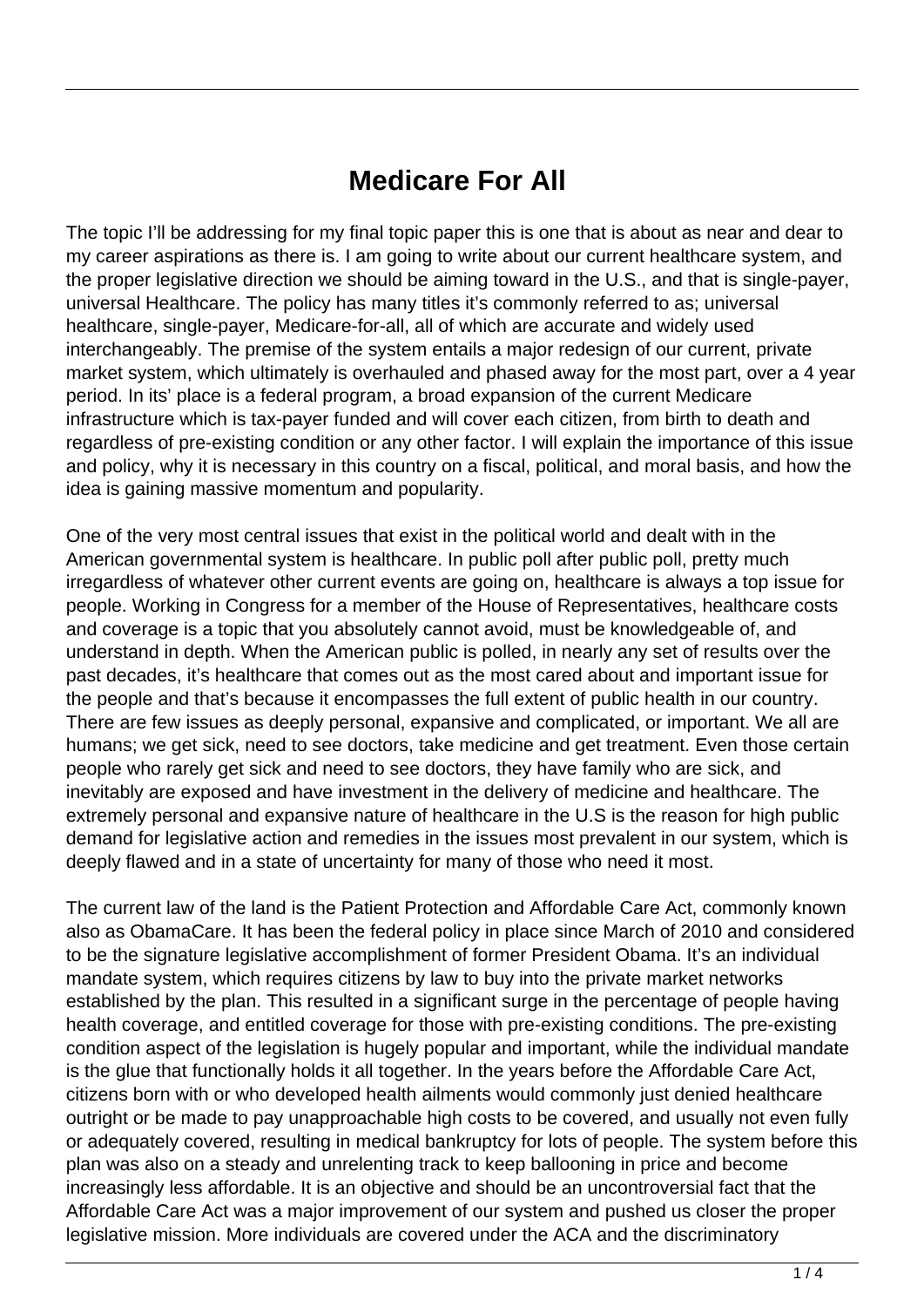practices against those with pre-existing condition are essentially abolished, and while it didn't stop the ballooning prices, it did dramatically reduce the rate of increase which is important.

I believe that when looking at this issue, it is essential context to be aware of and to examine the global approaches to healthcare, pretty much looking at how the other developed countries do it and whether or not they find success in their respective models. Globally, healthcare looks very different compared to the United States. It is not challenging to objective people to see immediately that our system is one of a kind in its uniqueness. We boast the only model of its' kind, composed of literally thousands of private insurance providers and for-profit entities. Unanimously, all of the other countries possess one form or another of single-payer healthcare, and while some might have previously had a private system in their history, they have since opted for the government funded option. In some but not all other systems, there is a role for private insurers in one capacity or another, as we would still have here in the U.S under currently proposed legislation. There are stark reasons for this reality, borne out clearly in the economic and substantive outcomes and expenditures of the systems. The fact of the matter is that we, in the U.S. , pay by far the most for healthcare per capita. Every year we spend over 18% of our gross domestic product (GDP) on our system, 18 cents of every dollar generated in our country is spent on healthcare. Among the UK, Australia, Norway, Japan, Canada, New Zealand, Denmark, Switzerland, Netherlands, Germany, Sweden, and France, between 8.5% and 11.6% of their GDP on healthcare. Simply put, publicly funded health systems are proven to substantially reduce costs overall because they lack financial incentive structures for denying care and inflating costs. These are not even all the countries that have single-payer systems, but the same results are reflected anywhere it's been implemented, relative to any private market approach. These reduced costs also do not negatively impact the outcomes of the system. These countries outrank and outperform the United States in nearly every metric of health outcomes, in addition to costs per capita and percentage of GDP.

The United States has a multitude of public and social programs available for certain individuals who meet particular conditions, criteria, or have specifically needy situations. If you are lowincome and in need of basic necessities like food and water, there are programs for you. If you are unable to afford housing due to low income and you have children, there are public programs you can opt into for aid. And as might be evident for the public polling of issues by importance, it may be obvious that some of the largest federal programs we have are healthcare related since the private system is utterly broken and dysfunctional. Medicare and Medicaid are amongst the absolute most highly popular federal programs in the history of the United States. 70%+ favorability and approval are the usually result for each of these programs. Medicare For All already polls quite steadily above 60% nationally regardless of how it is framed in the poll, which should be common sense considering the popularity of Medicare and the newly enlarged national focus on Medicare for All and single-payer healthcare arguments.

Even from conservative as well as libertarian groups and think tanks, there are absolutely no economic analyses that give an outlook in which we don't save several trillions of dollars in healthcare costs by transitioning to a universal model. Most analyses arrive at a similar conclusion that this system in the United States would cost around 32 trillion dollars over a decade. Our current system continued unchanged over the next decade is expected to cost around 39 trillion dollars anyhow. An extremely common smear tactic against the policy includes the cost being framed as the 32 trillion dollar program being implemented on top of our current system, unchanged with all costs accounted for; essentially saying we'd have two separate healthcare systems overlapping, which is purposeful gaslighting nonsense and frankly used to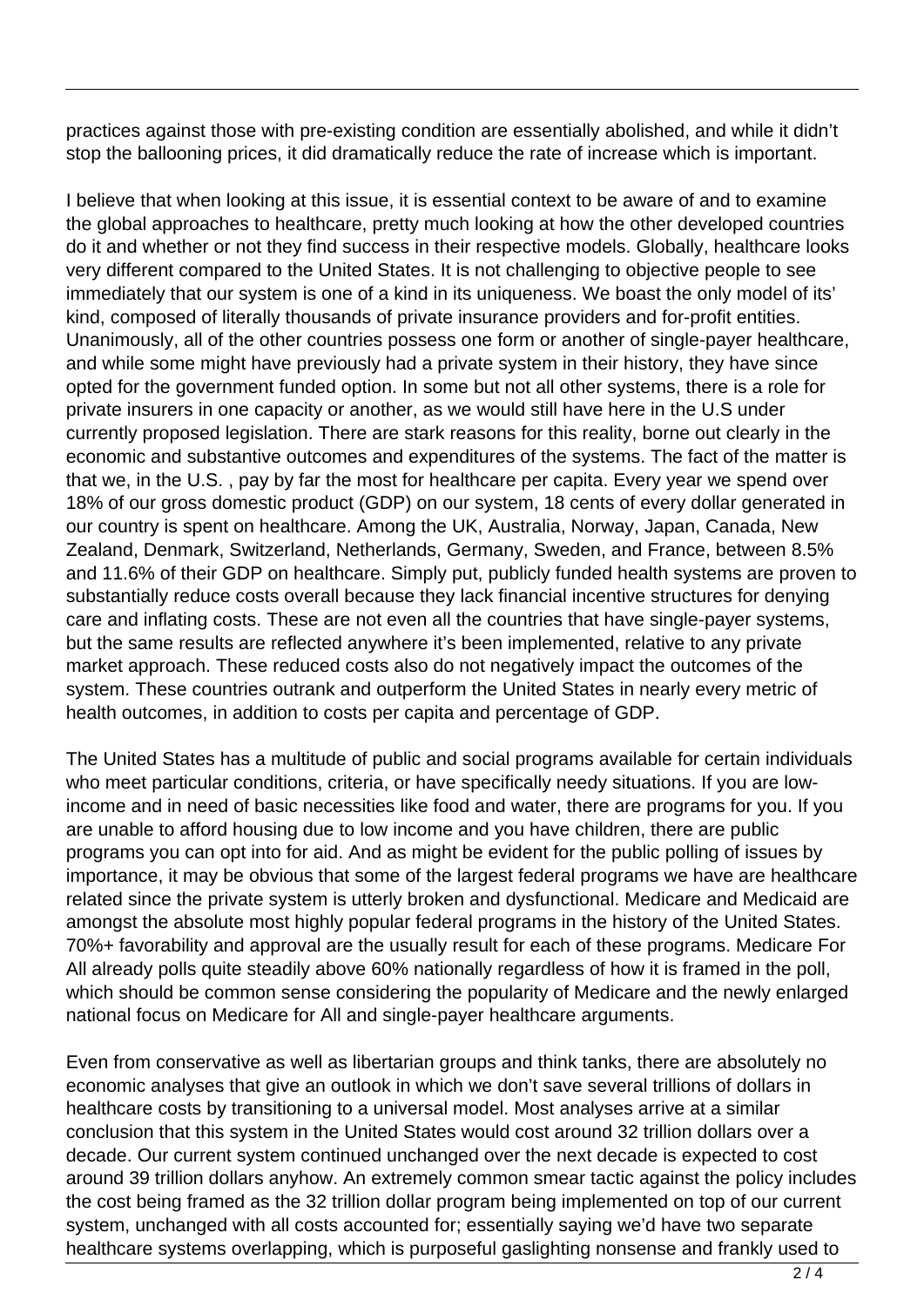scare people into thinking that this policy is impossible and too expensive to be realistic. The reality is the opposite, which is that is saves trillions of dollars as made clear by every example of the system that exists.

The concept of universal healthcare in the U.S. has been massively popularized and brought to the forefront of public consciousness by the Independent Senator from Vermont, Bernie Sanders, who wields this issue as a core aspect of his agenda and ideology. The approval and favorability, primarily through name recognition and expansion of awareness about it, has greatly increased since his 2015 during his presidential campaign. He currently leads the singlepayer proposal in the Senate, with a parallel bill in the House of Representatives led by originally by Rep. Japapal of Washington. Senator Sanders' senate bill is one which has been reintroduced unsuccessfully several times in the senate, originally getting 0 co-sponsors. Now his bill, the same exact one but reintroduced in the current 116th congress has over a dozen cosponsors, including all virtually all Senate Democrats who are running for presidents in 2020. This is the result of mainstreaming the idea and it catching fire among the public, which is a response to the current system of healthcare, which is inflating unsustainably and becoming ever more expensive and has record dissatisfaction. Today's system fails to provide quality care to every citizen and wastes billions each year in unnecessary administrative costs, and Universal would expand coverage to every citizen at a lower cost and with better health outcomes. Even under the Affordable Care Act, 30+ million Americans continue to be uninsured, and so many experience medical bankruptcy under this private system, which is a concept that frankly, is foreign and not understood by citizens in other countries who see us as just really behind and primitive on this issue. On top of uninsured citizens and medical bankruptcies, tens of thousands of citizens die every annually here because they lack basic healthcare, which is obscene and inhumane on every level in a country as wealthy as the United States. Small businesses usually find in starting up and growing their employer base, that the biggest financial obstacle they experience is providing healthcare benefits to their employees, and citizens who get their healthcare through their work often become stuck and lacking economic mobility because they don't want to leave and become uninsured for themselves or their families. The cost of healthcare that businesses pay could literally be redistributed into wages, since cost of benefits is considered when wages are determined. It is projected that 2.4-2.6 million jobs would be net created in the process of establishing this system, many of which would be filled by those losing employment in the current healthcare workplace apparatus. One of the big "promises" that went into the Affordable Care Act was that people could still go to the same doctor they always went to, could have more options even, and the reality was far from what was promised. But under a Medicare For All system we create a network that encompasses the population of the United States and includes all medical providers, which is what Medicare pretty much currently provides, since no provider would want to not be included in a plan that's covered by a system with so many individuals in it. That promise would be fulfilled in a single-payer system.

The American people want it according to any and every poll, every organized form of medicine supports it, every nurses union supports it, the majority of Democrats, Independents, and even Republicans in many (but not all) polls, support this policy. It costs less, saves us trillions of dollars and brings us better health outcomes. It definitely sounds too-good to be true when put in this way, but when considering that every other modern country has made this transition, and has achieved these outcomes, and that we are the sole country still working with a private, forprofit model, it becomes clear why healthcare in this country doesn't work for the common people. This would provide savings for the bottom 95% of Americans, better the state of our